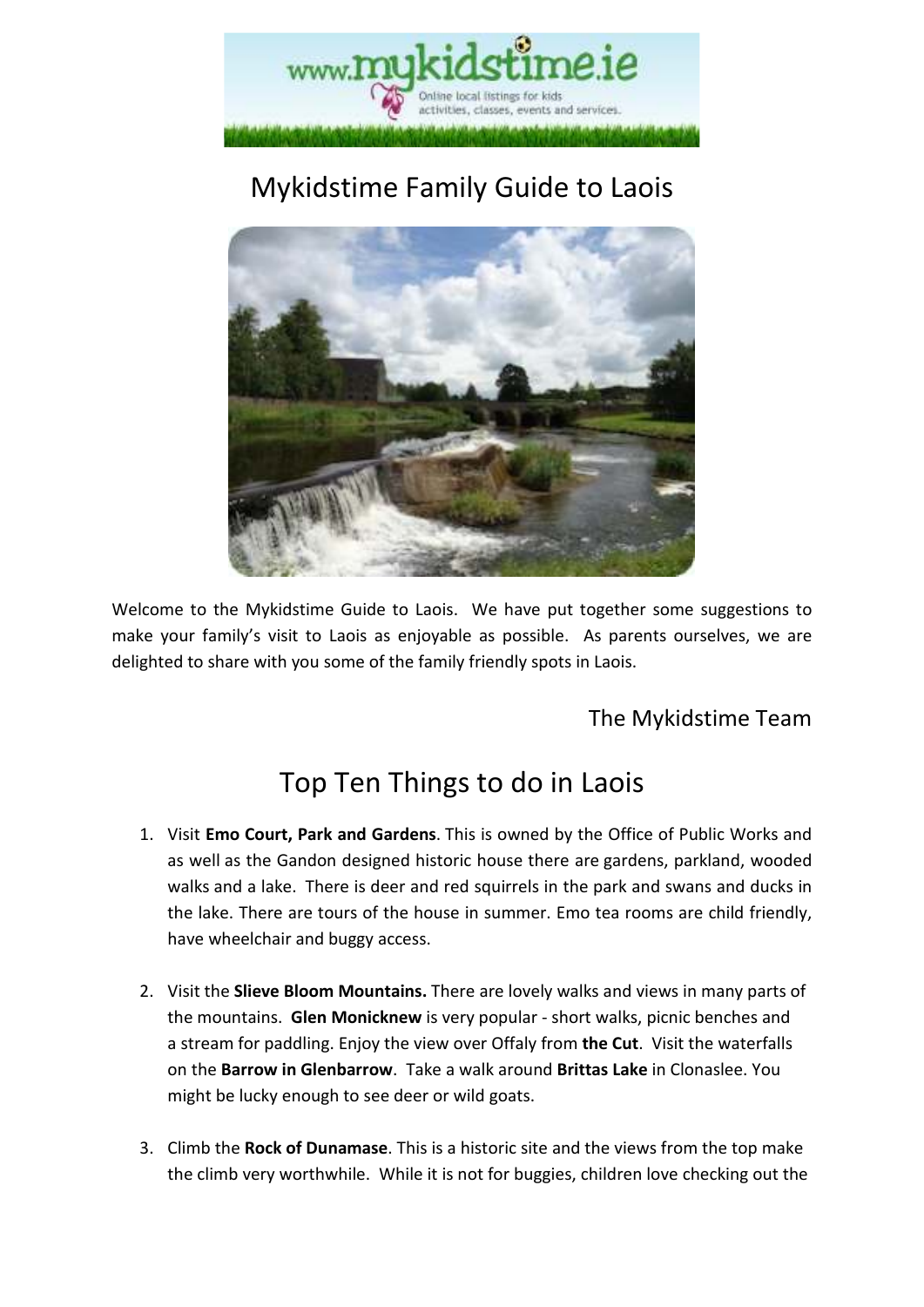

views through the various parts of the ruin. Be warned, the children will want to run up and you might be slightly out of breath as a result!

- 4. Visit **Heywood Gardens** in Ballinakill. This is an OPW heritage site and the gardens were designed by Lutyens. There is free entry.
- 5. Laois is the only county in Ireland that is surrounded by counties that do not touch the sea! So we have a long trek to a beach. However as far as I know Laois is one of few counties that has an **outdoor heated swimming pool**. This is in Ballinakill, near Abbeyleix. It is open from June to September and is fully supervised, has changing rooms, toilets, picnic benches, a kids' pool and an adult pool.
- 6. Visit **Portlaoise Leisure Centre**. There is a toddler's pool, a kid's pool and a 25-metre swimming pool, steam room and sauna. The outdoor playground is new, is always busy and has good equipment as well as an area for toddlers. The centre has many attractions such as family swim time, camps during holiday times and inflatable play times at weekends. There is a Leisure Centre in Portarlington also.
- 7. If the weather is wet and miserable take the kids to an indoor Play Centre **Roll n'Bowl** in Clonminam Business Park in Portlaoise which also has a Bowling Alley, **Clown Around** in Portarlington or **Tearaways** in Rathdowney Outlet Shopping Centre.
- 8. Visit the **Dunamaise Arts Centre**. There is an art gallery, art workshops for kids, theatre performances and a cafe.
- 9. Ride a Steam Train and visit **Stradbally Steam Museum**. The Steam Train runs all Bank Holiday weekends through the grounds of Stradbally Hall estate.
- 10. Visit the scenic village of **Vicarstown, take a walk down by the canal or** go on a **barge cruise** on the Grand Canal.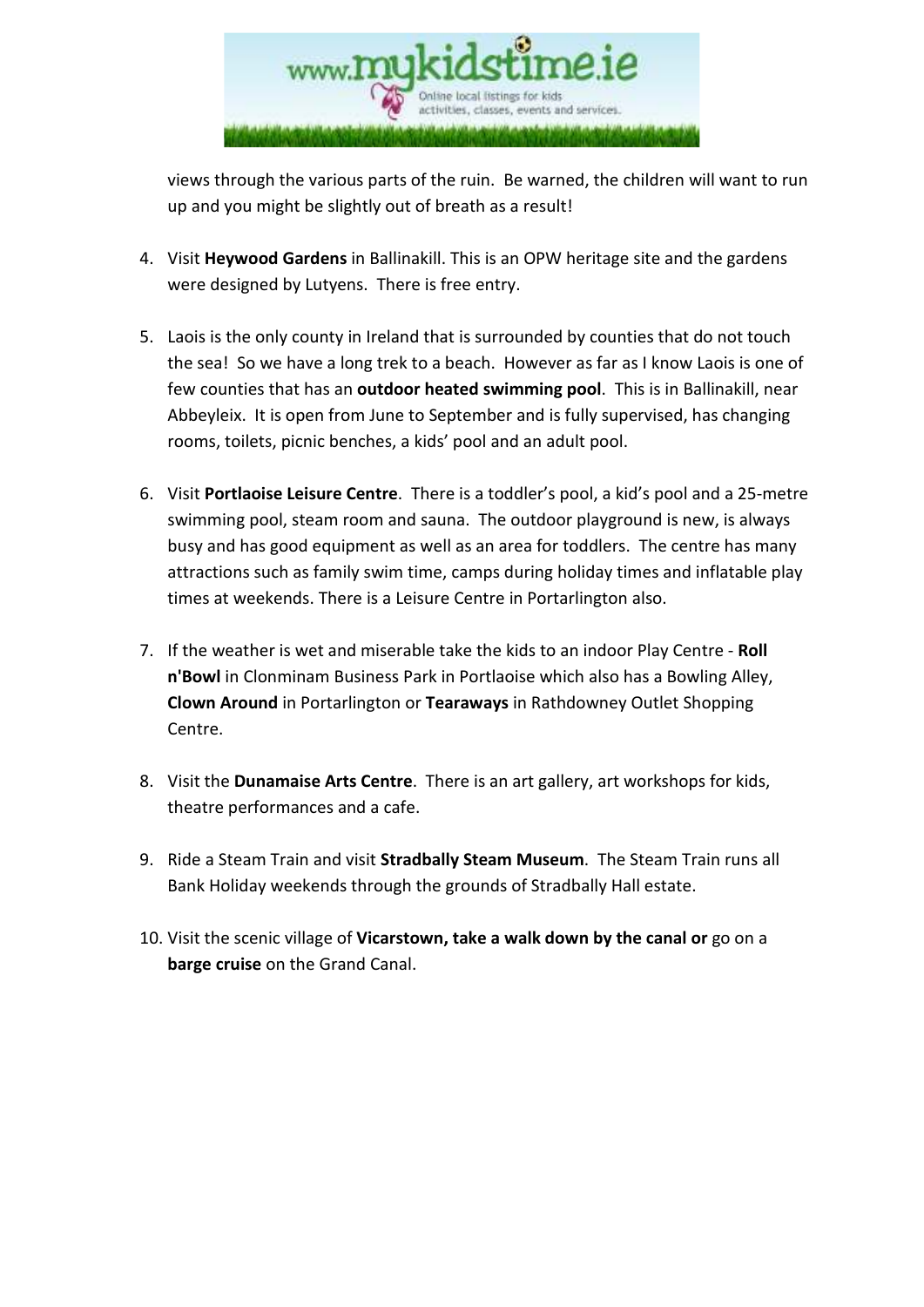

# Indoor Things to Do in Laois



- Dunamaise Theatre and Arts Centre, Church Ave, Portlaoise. Theatre & Art Gallery.
- Soft Play Centres: **Roll n'Bowl** in Portlaoise also has Bowling and Crazy Golf. **Clown Around** in Portarlington.
- Visit one of our great swimming pools: Portlaoise Leisure Centre, Portarlington Leisure Centre.
- **Mountmellick Library** is a beautiful building that has an Art Gallery and children's activities. The award-winning **Abbeyleix Library and art gallery** on the Main Street is worth a visit. The Art House and Library in Stradbally is a new facility.
- Cinema: Storm Cinema in Portlaoise
- Donaghmore Agricultural Museum and Workhouse. The tour takes about an hour and is probably more suitable for older children.

### Outdoor Things to Do

- Playgrounds see our favourites list below (**FREE**)
- **Ballinakill Outdoor Heated Swimming Pool**  open during summer months only.
- **Heywood Gardens**, Ballinakill heritage gardens designed by Lutyens, ponds and walks. Entry is free.
- **Kilvahan Pet Farm** pet farm in Coolrain near Mountrath, nestled at the foot of the Slieve Blooms.
- **Glenbarrow Waterfalls** on the river Barrow, near Rosenallis scenic walks, views and picnic benches
- **Glen Monicknew Bridge area** walks, views, picnic benches beside a stream. Popular spot on a sunny Sunday.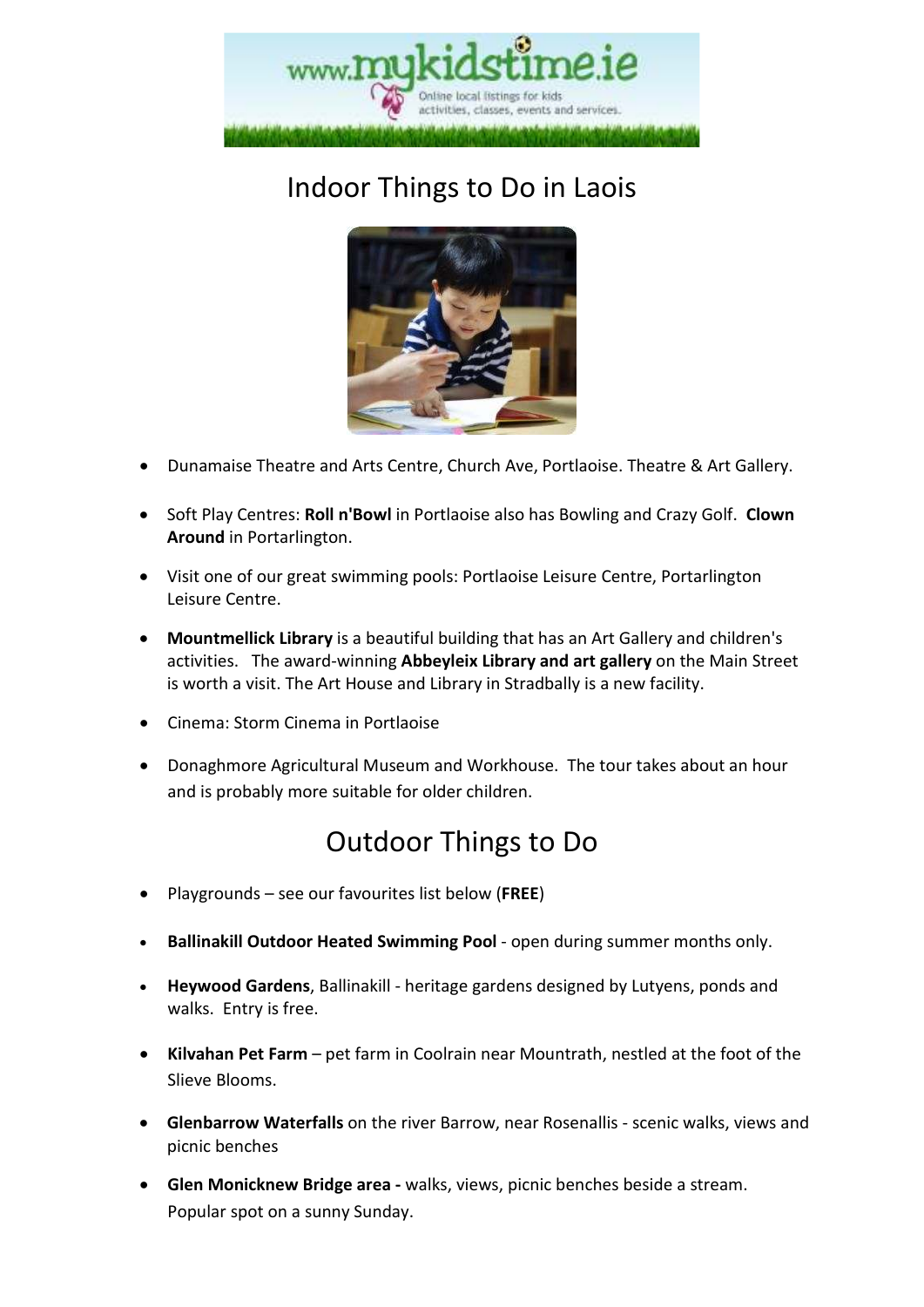

## Where to Stay



*Please mention Mykidstime when Booking* 

#### **The Heritage Hotel 4\***

Jessop St Portlaoise Tel: +353 05786 78 588 Email: info@theheritgehotel.com Web: www.theheritagehotel.com

#### **The Heritage Golf and Spa Resort**

Killenard Co Laois Tel: +353 0578645500 Email: info@theheritage.com Web: www.theheritage.com

#### **The Maldron Hotel**

Togher Roundabout Portlaoise Tel: +353 57 8695960 Email: info@themaldron Web: www.maldronhotels.com/hotelportlaoise

**The Killeshin Hotel Dublin Rd**  Portlaoise Tel: +353 578631200 Email: info@thekilleshin.com Web: www.thekilleshin.com

Located in the centre of the town The Heritage Hotel has family rooms and a leisure centre. It also has three restaurants with children's menus and a coffee shop. The leisure centre has a kid's pool and there is a kid's playroom beside the lobby.

This is a 5\* hotel with a golf course and leisure centre. It is located near Portarlington. From beginning of June to end of August a wide variety of children's activities is available including arts & crafts, tennis, table tennis, outdoor bowls, rounders etc. As well as family accommodation there are self-catering homes and apartments.

3\* Hotel is located on Exit 17 of M7/8 Motorway just 2 km from Portlaoise town centre. It has family rooms, a leisure centre, a restaurant and the Midway Food Court is adjacent to the hotel

4 \* Hotel located approx 2kms from the centre of town. The hotel has a leisure centre and a restaurant.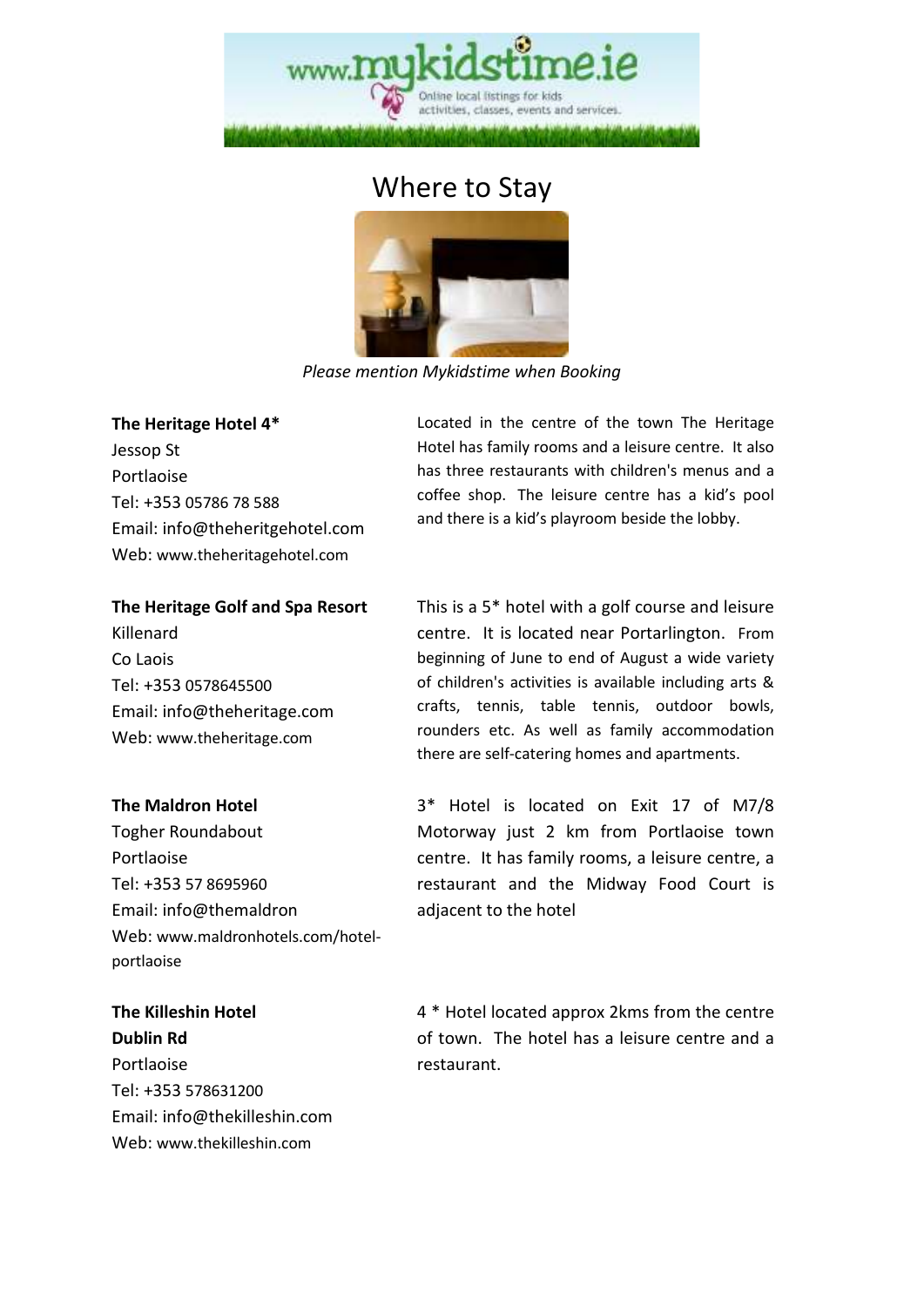

## Where to Eat



All the hotels mentioned above have restaurants with children's menus and there is a food court at the Midway beside the Maldron Hotel that is casual and has lots of choice. Popular local choices include:

- The CaToCa Cafe Emo open 7 days during Summer months
- Cafe Latte Dunamaise Arts Centre, Portlaoise open 6 days, has an art table and high chairs
- The Streat Parkside Shopping Centre, Abbeyleix Rd, Portlaoise open 6 days has books and arts & crafts materials.

### Playgrounds



#### **Portlaoise**

- **Dún Spraoi Portlaoise Leisure Centre**  Only a few years old, this playground beside the new swimming pool is very colourful and has lots of swinging and climbing equipment to keep kids of all ages busy. It has an area with sand especially for the little ones. It is right beside the swimming pool which also has a cafe and baby changing facilities.
- **Solas na Gréine** The People's Park Timahoe Road. This caters for children up to age 8. This is well equipped and also has a sand pit. It is in the People's Park which has a pond with lots of ducks, wild life and picnic benches.

#### **Portarlington**

• **Páirc Spraoi na hAbhann, Link Road.** This is also only a few years old, is close to the new swimming pool and has lots of equipment. It caters for children up to 14 years old.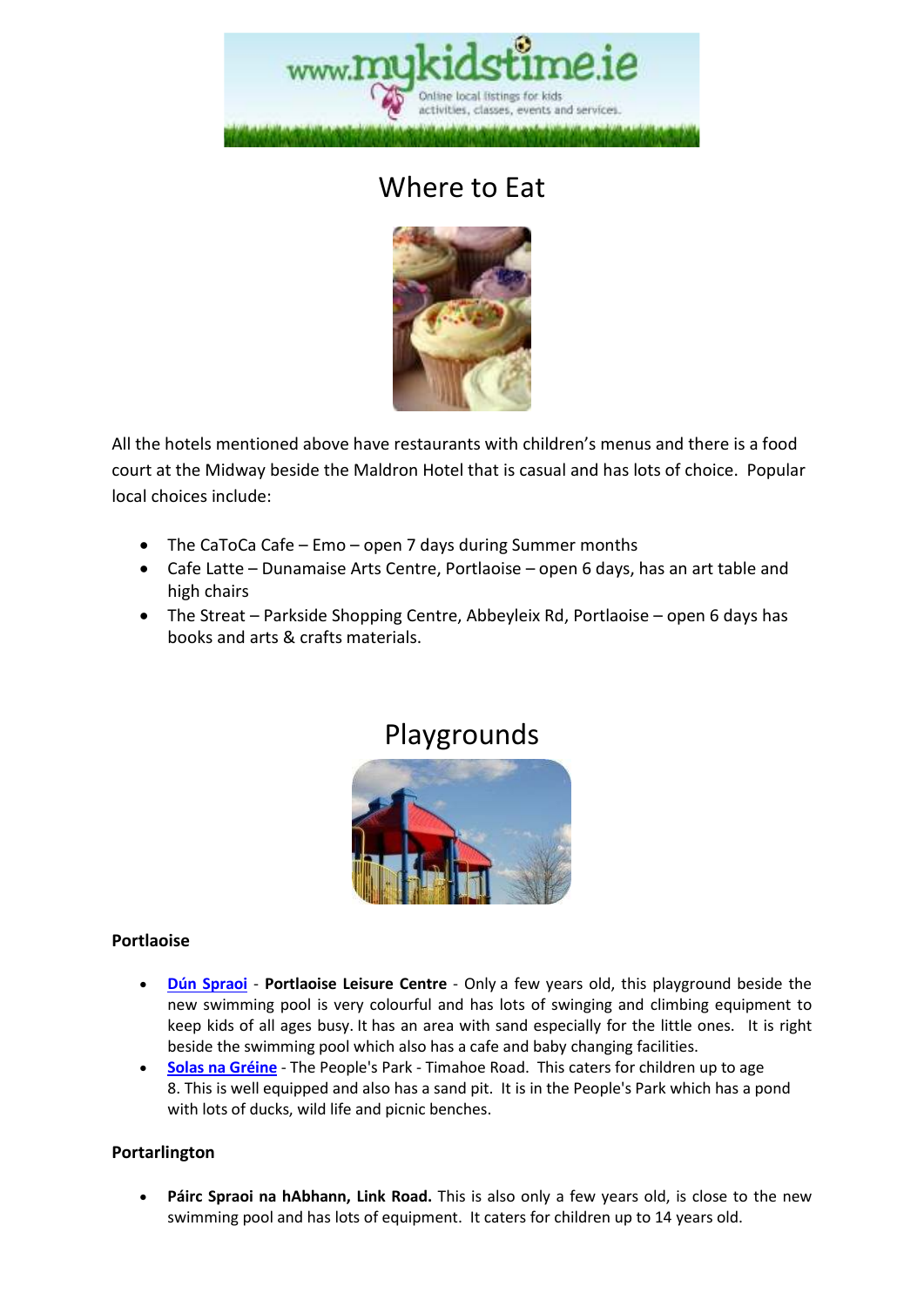

#### **Abbeyleix**

• **Sult na Mara,** People's Park, Heritage House, Abbeyleix. (1- 12 years). This is on the Portlaoise road side of town to the rear of Heritage House which has a cafe and toilet facilities. It is in a lovely setting and has good equipment and an area for little ones.

#### **Mountrath**

• **Slí na bPaístí**, Amenity Park. Caters for 1 - 12 year olds.

#### **Stradbally**

**Full Steam Ahead**, The Green, Stradbally. Caters for 1 - 12 year olds

#### **Durrow**

• Daru na n'Og, Playground situated beside the Community Centre on the Derrywood Rd/ Kilkenny Rd. It is new, and well equipped. Caters for up to 12 yr olds.

### Shopping



Many of the large chains are represented in Portlaoise; Dunnes Stores, Penneys, Tescos, Superquinn, Lidl and Aldi.

Ken Black Toy Store is one of the largest toy stores in Ireland. Mothercare including an Early Learning Centre and a Pixi Photo has a branch in the Retail Park. Easons Book Shop has a branch in Lyster Square and there is also All Books and News in Lyster Square. Shaws Department Store has Name It children's clothes and D-Kids in Lyster Sq has baby to teen fashion.